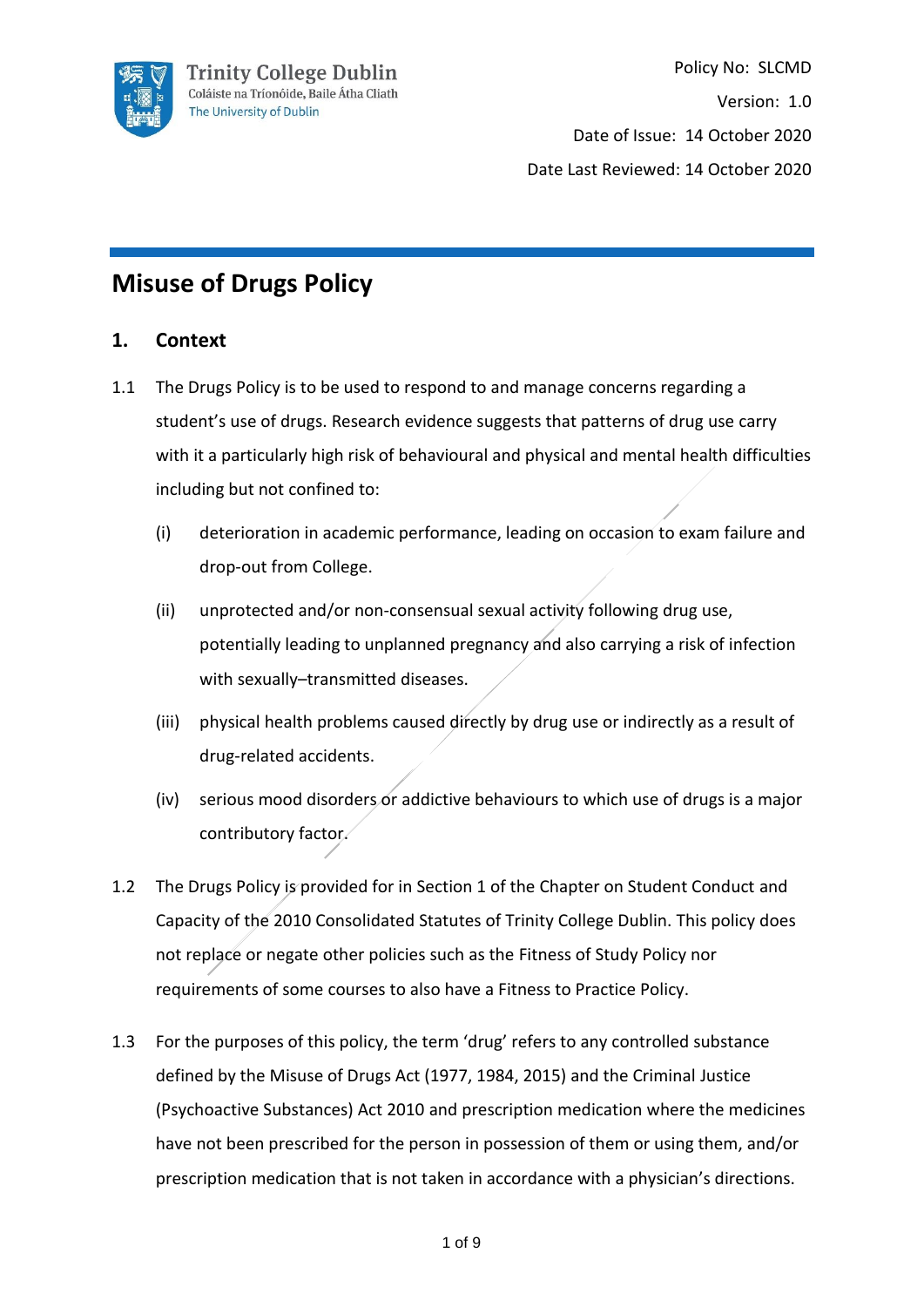

1.4 Drug use is defined as the occasional, intermittent or regular consumption of any substances that meet the above definition of drugs.

# **2. Purpose**

- 2.1 The primary purpose of this policy is to clarify the University's views on:
	- (i) use of drugs and the legislative environment relating to it.
	- (ii) how this policy interacts with other University policies and student and staff codes of conduct.
	- (iii) how students using drugs can be supported by identifying concerns and putting in place actions and supports, where possible, to help the student continue in College.
	- (iv) the responsibilities of staff and students if they suspect a student is using drugs.

#### **3. Benefits**

- 3.1 The aim of the policy is to contribute to the wider aim to create and maintain a College environment which is conducive to the health and well-being of students and staff. Specifically, the objectives are to:
	- (i) provide an atmosphere free from pressure to use drugs.
	- (ii) inform all members of the College community of the risks involved in the use of drugs and of the nature of drug-related problems.
	- (iii) reduce the incidence of drug-related problems amongst College students.
	- (iv) provide a supportive environment and an effective response system for those who develop drug-related problems.
- 3.2 This policy provides a structured and transparent procedure for College to deal with cases where there are concerns about a student's use of drugs.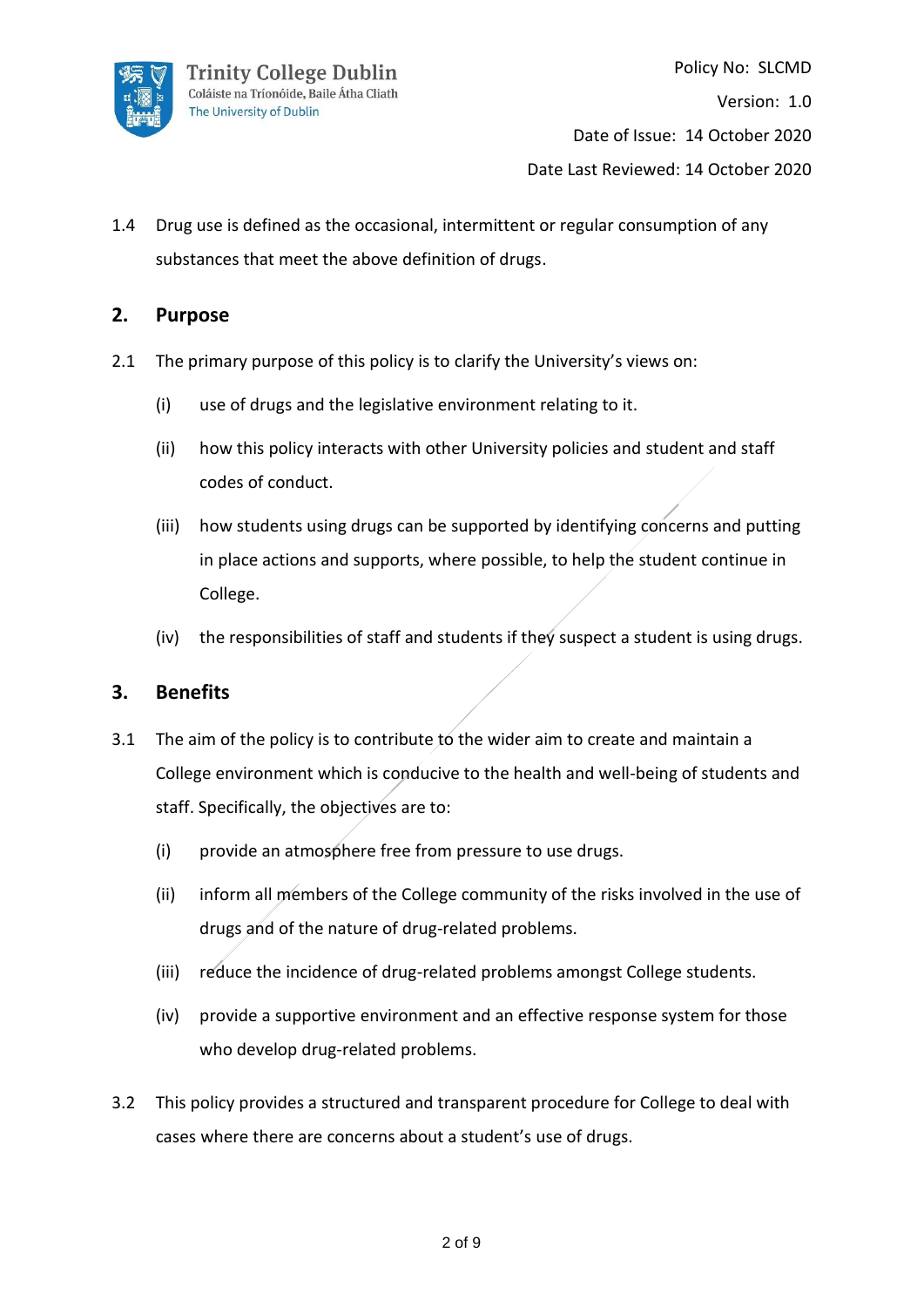

Policy No: SLCMD Version: 1.0 Date of Issue: 14 October 2020 Date Last Reviewed: 14 October 2020

## **4. Scope**

The Drugs Policy applies to all registered students when they are on campus and on all other occasions when they are representing the University or are identifiable as students of the University. This includes students who are on clinical placements, internships and academic exchanges.

#### **5. Principles Underpinning the Policy**

- 5.1 The University does not condone the use of drugs by Trinity students on or off campus and strives to create an environment where students are educated about the potential harm of drugs and choose not to engage in the use of drugs.
- 5.2 Each student is responsible for their individual actions while on University premises, while attending University events or are identifiable as students of the University.
- 5.3 The University is committed to supporting and responding to student needs, seeking to ensure a positive student experience, and promoting opportunities for students to develop to their full potential.
- 5.4 The University has statutory obligations under various legal instruments including the Misuse of Drugs Act (1977, 1984, 2015) and the Criminal Justice (Psychoactive Substances) Act 2010.
- 5.5 The University has an additional duty of care to:
	- (i) maintain campus communities and workplaces free from illegal use, possession, or distribution of controlled substances.
	- (ii) support students experiencing difficulties from use of controlled substances.
- 5.6 The University is cognisant of its responsibility to the wider environment within which it operates, including, but not restricted to, the local community and school, clinical and work settings. It has an additional layer of responsibility to ensure that the use of drugs does not put potentially vulnerable patients or children at risk.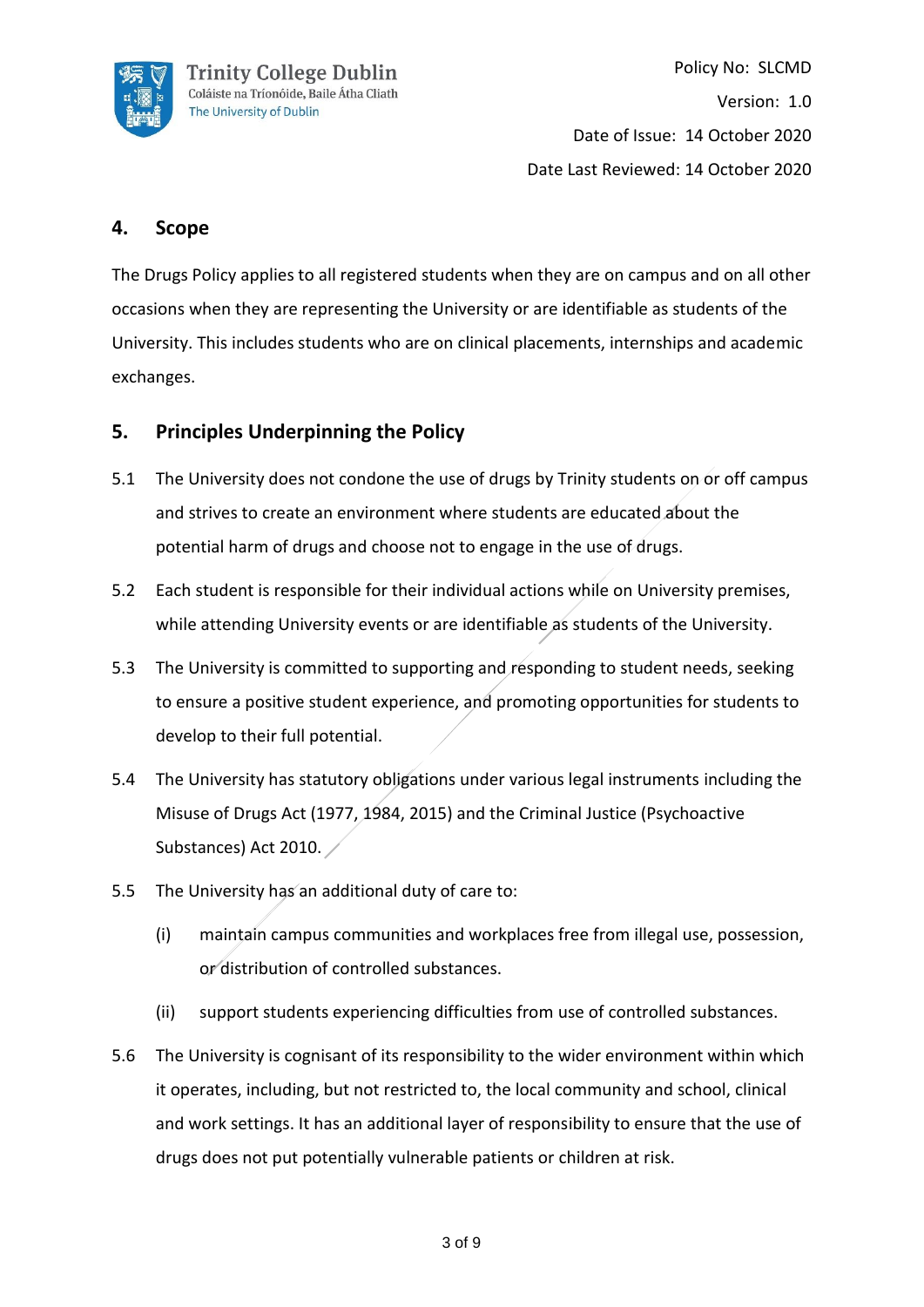

## **6. Policy Statement**

- 6.1 This Policy sets out how the University may respond to instances where a concern is raised regarding a student's use of drugs and the type of action that may be taken to manage the matter.
- 6.2 This policy defines drug use as the following:
	- (i) Drug use/possession on University premises or off campus when representing the University or attending University events;
	- (ii) Drug selling or provision to others;
	- (iii) Drug use leading to intoxication likely to render the student unfit or unsafe to themselves or others;
	- (iv) Substance Use Disorder SUD (i.e. use that is problematic and is repeatedly engaged in by the student. This was previously called substance abuse or 'addiction', but SUD is now used to covers the full spectrum of problematic use.)
- 6.3 Should a student or staff member suspect that a student is carrying out any of these activities they should not investigate the matter themselves. They should seek the advice of the College Health Centre, Student Counselling, College Disability Service, the Tutor, the Postgraduate Support Officer or the Warden of Trinity Hall on how best to support the student. They may also directly inform the Junior Dean or College Security.
- 6.4 The University recognizes dependency on drugs as a treatable condition and offers programs and services for students with substance dependency problems. Students who have or are concerned that they may have a drug dependency problem are encouraged to seek assistance from the student support services including the College Health Service, the Student Counselling Service and the College Disability Service. These services can also refer students to external support services. Information obtained regarding a student during participation in such programs or services will be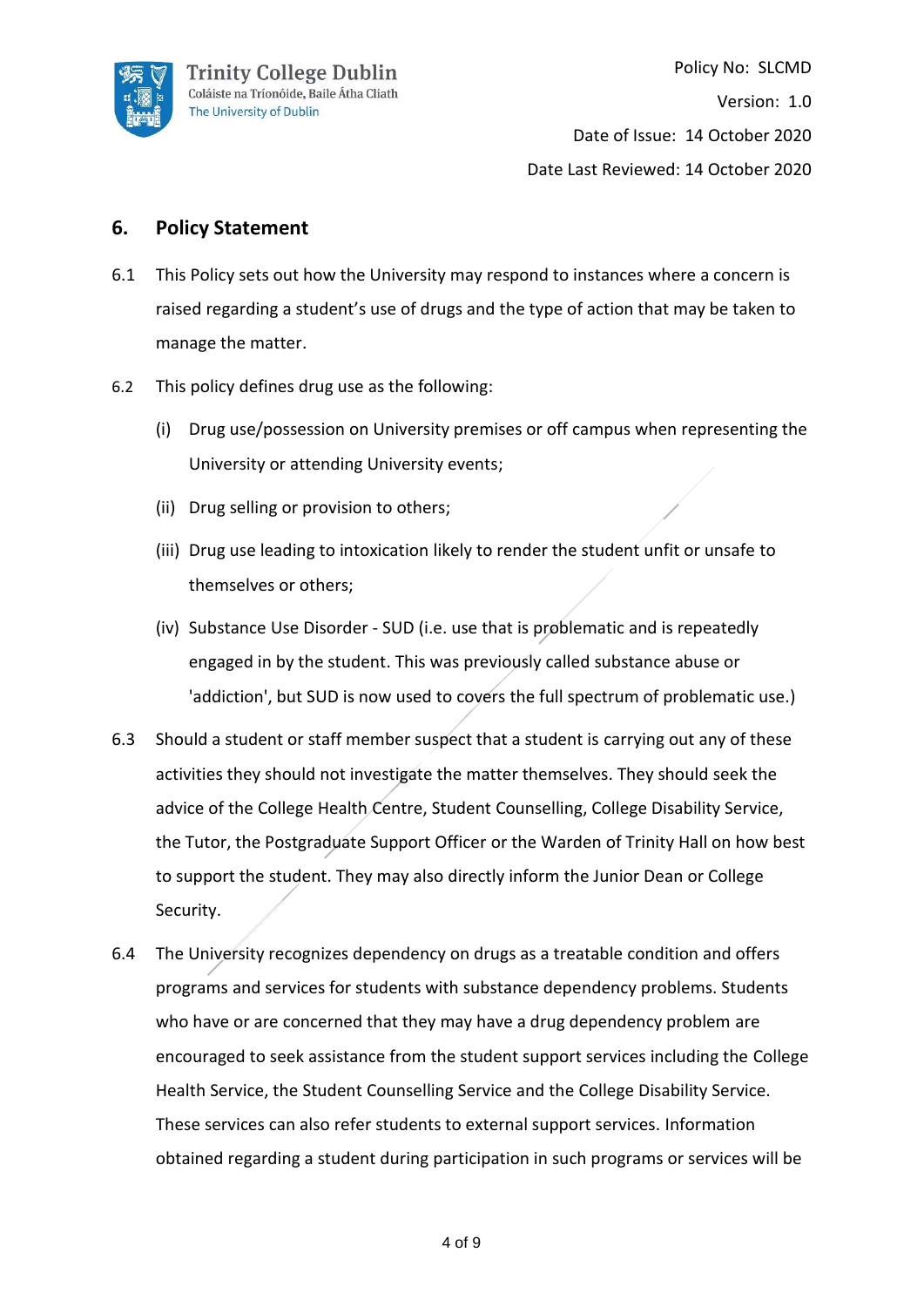

treated as confidential in a manner similar to that outlined in the College Student Mental Health Policy & Guidelines (Section 4.3).

- 6.5 Where possible, the University endeavours to take a supportive approach and treat concerns regarding a student's use of drugs with sensitivity and understanding. However, in certain situations where the student is a perceived danger to themselves or others, or where the student has not complied with a treatment programme, or where a student continues to use drugs, the case may be referred to the Junior Dean under Schedules 1 and/or 3 of the Chapter on Student Conduct and Capacity in the University Statutes (including the policies on Discipline, Fitness to Study and Fitness to Practice) or its statutory obligations (see Section 5.4). The University may also:
	- (i) determine that a student's registration with the University may be suspended and/or terminated.
	- (ii) report the student to the Gardai in accordance to its statutory obligations.
- 6.6 Matters dealt with under this Policy will be dealt with according to the individual circumstances. Whilst the University anticipates that such cases will be exceptional, it reserves the right to vary the process it follows in dealing with a matter in the interests of fairness and/or health and safety.
- 6.7 Roles and Responsibilities: All members of the University community should be aware of this policy. There is much to be gained in the health and social wellbeing of Trinity College students by College continuing and enhancing a policy that addresses the issues accompanying the use of drugs. The following members of the community hold special responsibility:
	- (i) The College Health Service and the Student Counselling Service are responsible for assisting and advising students who are experiencing drug use, including referral to external specialised services if required.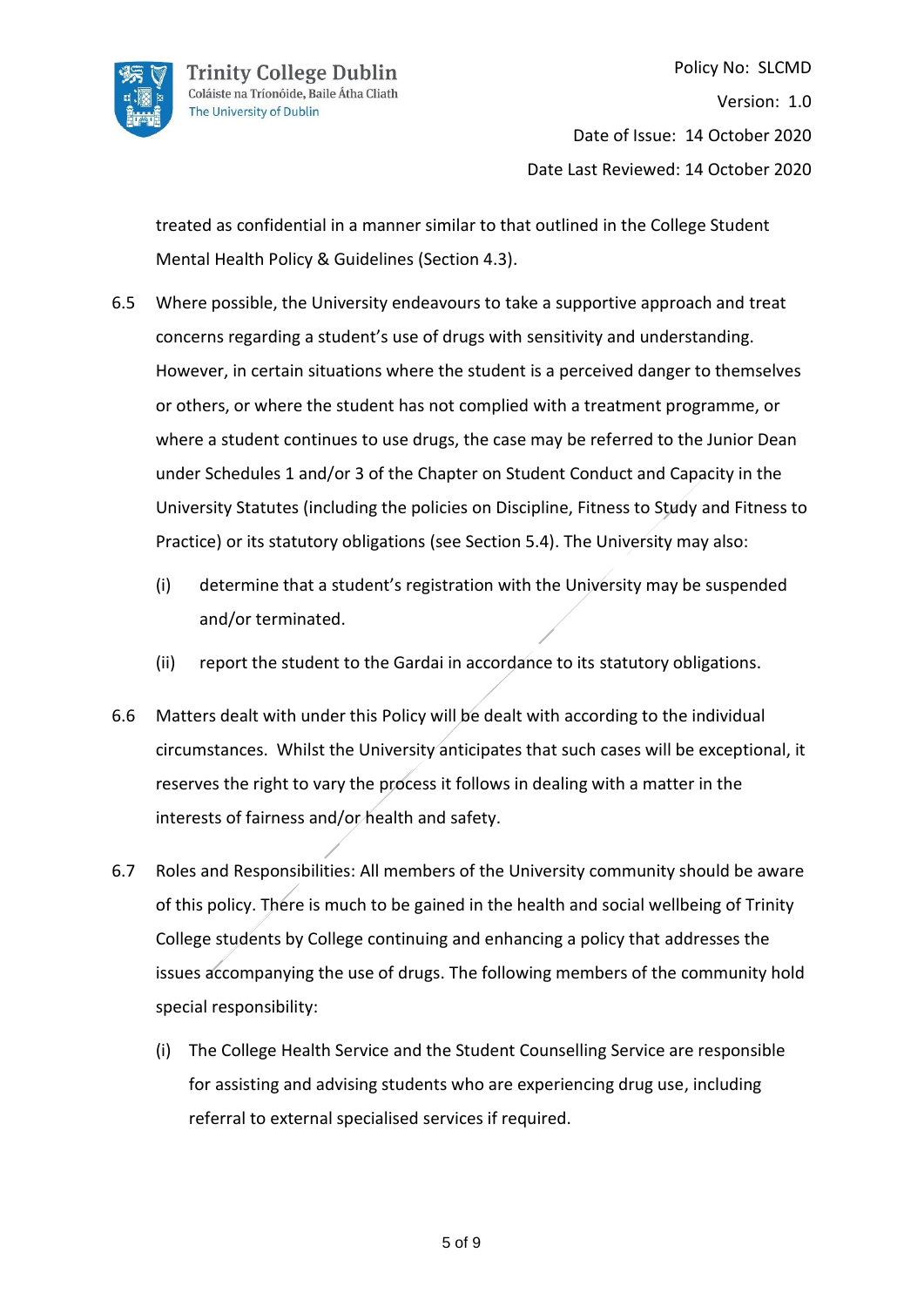

- (ii) As part of the existing scheme of training and support for College Tutors and Postgraduate Support Officers, specific training modules on drug-related problems and on the value of brief interventions should be provided.
- (iii) Training on drug-related problems and their management should also be provided for the Junior Dean and Assistant Junior Deans, Warden and Assistant Wardens of Trinity Hall, Security Services Manager.
- (iv) The Dean of Students, in cooperation with the Students Union should carry out periodic surveys on knowledge, attitudes and behaviours towards drugs.
- (v) The Students Union provides supports to students and are responsible for educating students on the potential dangers of drug use and, when necessary, for the referral of students to the professional support services in College.
- 6.8 Reference in this Policy to any named University role, is to be read as including reference to nominees.
- 6.9 Any decision made under this Policy will retain full force and effect during the currency of any appeal.
- 6.10 The student shall have the right of access to all evidence/information being considered by the University in accordance with the FOI and Data Protection Acts. The University would not provide information where a professional view states that the release of information would adversely affect the student or increase risk to others.
- 6.11 If the student fails or refuses to engage with the procedure provided for herein the University will continue with any procedure described in Section 6.5.

#### **7. Responsibility**

7.1 Responsibility for the review of this policy lies with the Dean of Students.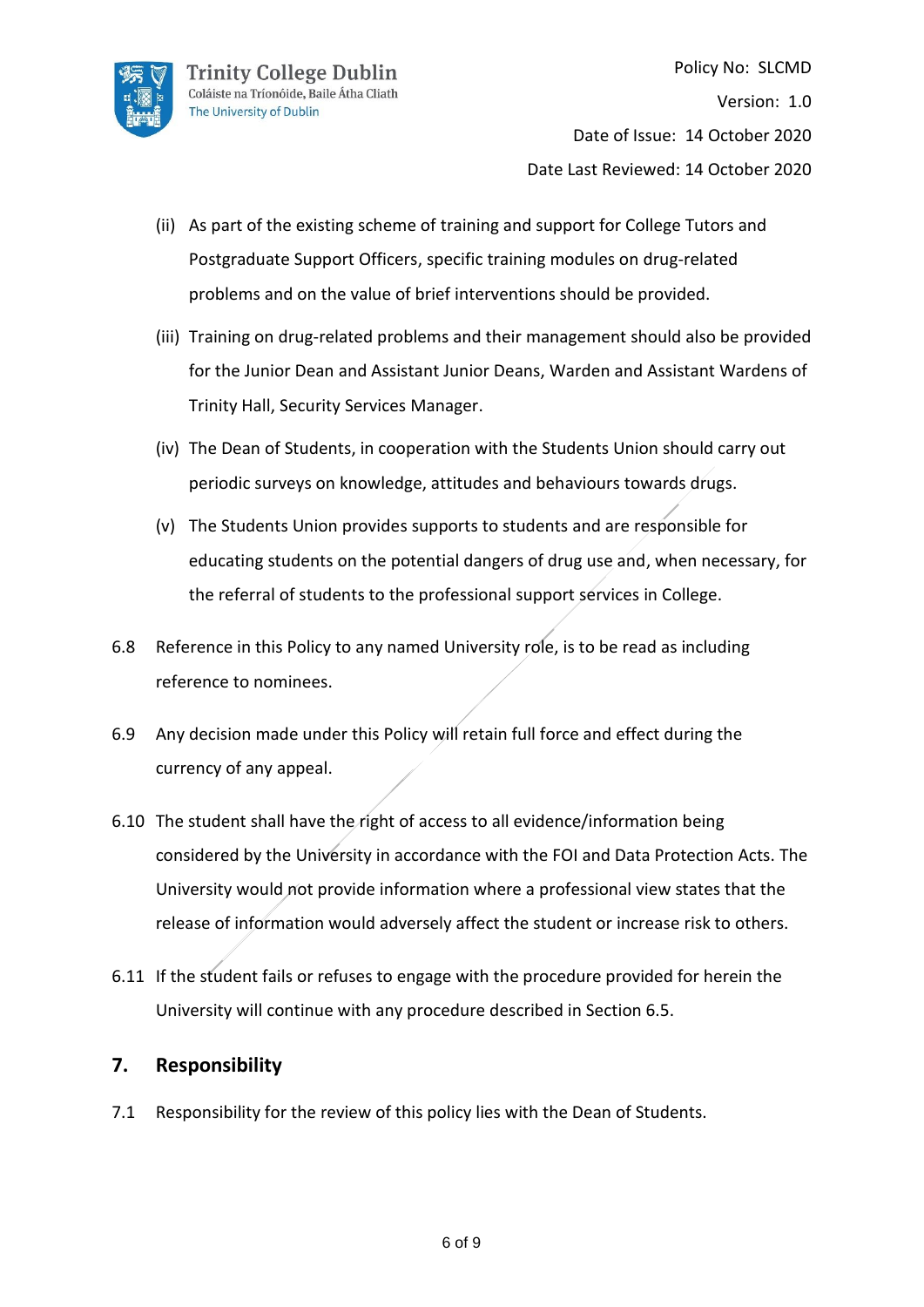

## **8. Related Documents**

- 8.1 This Policy is adopted and is being implemented pursuant to the provisions of the 2010 Consolidated Statutes of the College ("the 2010 Statutes"). See Appendix 1.
- 8.2 Fitness to Study Policy [\(link\)](https://www.tcd.ie/about/policies/assets/pdf/Fitness_to_Study_Policy_2018.pdf)
- 8.3 Mental Health Policy [\(link\)](https://www.tcd.ie/about/policies/mental_health.php)
- 8.4 Alcohol Policy [\(link\)](https://www.tcd.ie/about/policies/assets/pdf/CollegeAlcoholPolicy.pdf)

#### **9. Document Control**

- 9.1 This Policy will be reviewed and updated on a regular basis. The Dean of Students will convene the review panel and act as chairperson.
- 9.2 Dates approved:

| <b>Student Life Committee:</b> | 26 May 2020       |
|--------------------------------|-------------------|
| <b>University Council:</b>     | 30 September 2020 |
| University Board:              | 14 October 2020   |

| 26 May 2020       |
|-------------------|
| 30 September 2020 |
| 14 October 2020   |

9.3 Date of next review: Academic Year 2021-22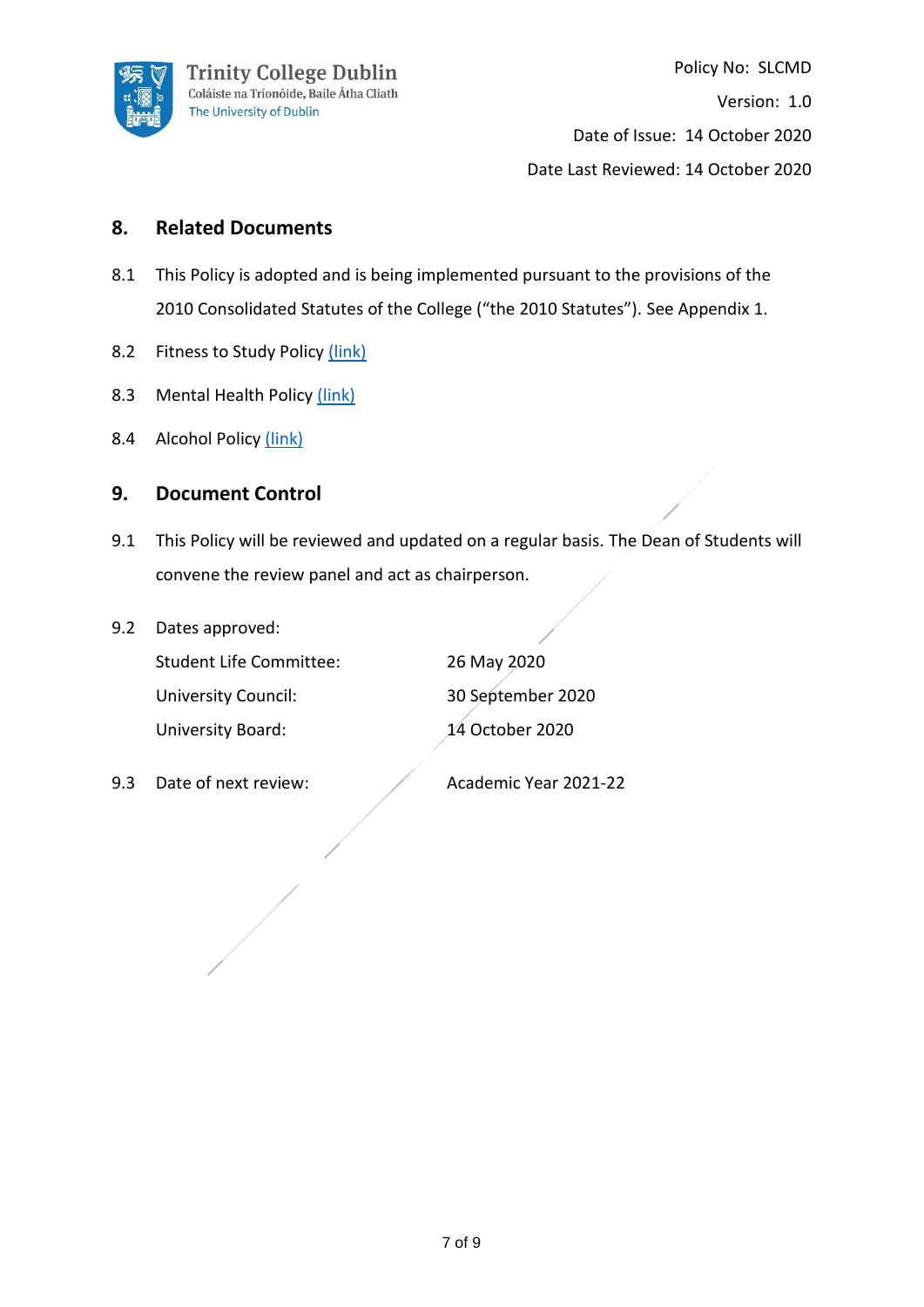

# **Appendix 1**

**Schedules of the 2010 Consolidated Statutes of the College Relevant to this Policy**

This Policy is adopted and is being implemented pursuant to the provisions of the 2010 Consolidated Statutes of the College ("**the 2010 Statutes**"). The relevant schedules are:

- 1. Section 1 of the Chapter on Student Conduct and Capacity ("**the Chapter**") which states that
	- (i) Board, on the advice of Council shall make regulations concerning student conduct and capacity, and related matters.
	- (ii) A Committee on Student Conduct and Capacity ("**the Committee**"), to hear, determine and resolve certain cases relating to student conduct and capacity, shall be provided for in Schedule 1.
- 2. Section 3 of the Chapter which provides that
	- (i) Cases of student mental ill-health raise sensitive personal issues
	- (ii) Policy and procedures to deal with such cases shall be set out in, or pursuant to, Schedule 3.
- 4. Section 7 of the Chapter which provides that although matters appropriate to a Schedule (other than Schedule 1 on the Committee) should not normally be dealt with pursuant to another Schedule, nevertheless separate aspects of a case may be dealt with pursuant to separate Schedules.